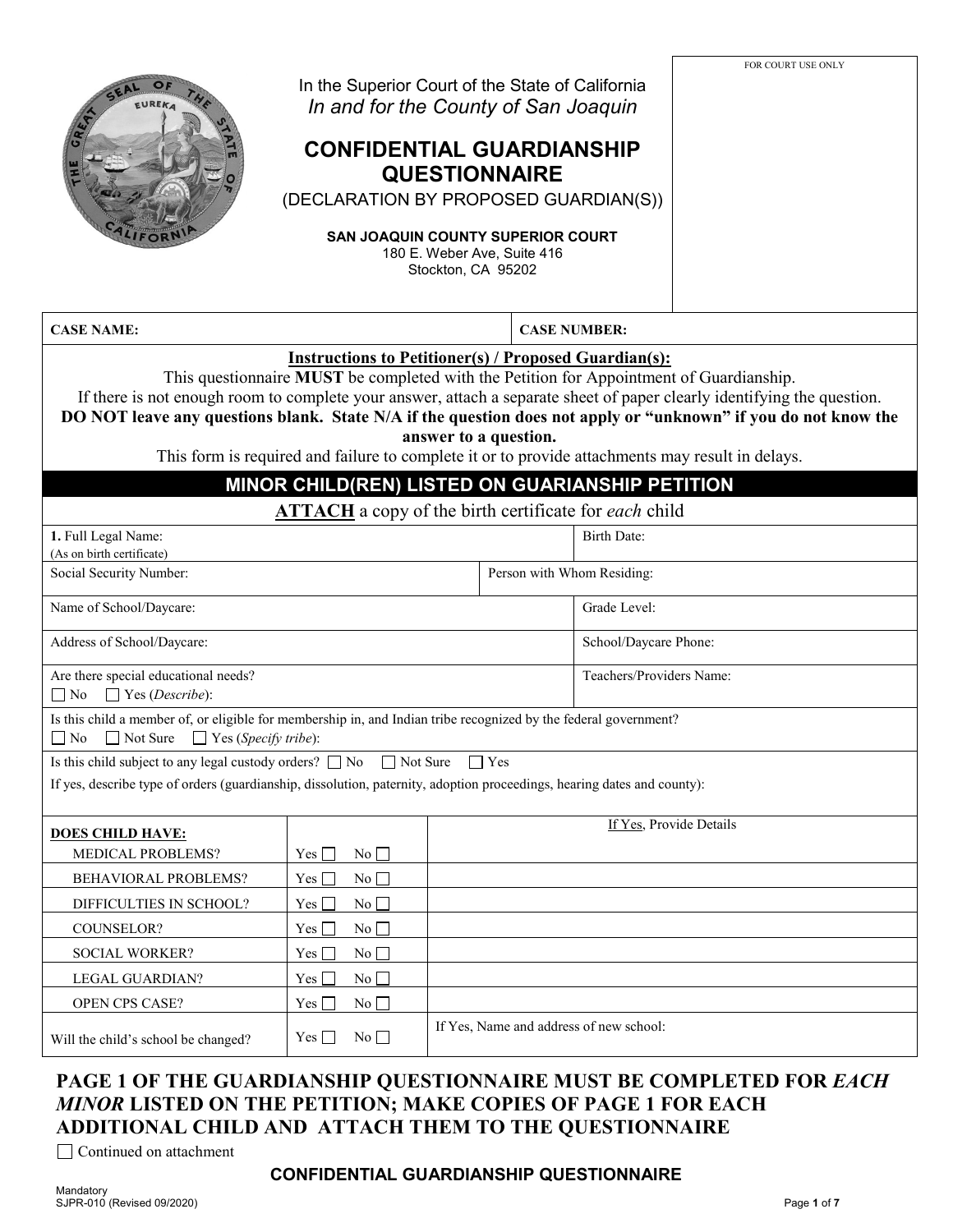|                                                                                           | PETITIONER / PROPOSED GUARDIAN                                      |  |  |  |
|-------------------------------------------------------------------------------------------|---------------------------------------------------------------------|--|--|--|
| Your name (full legal name):                                                              | AKA or Maiden Name:                                                 |  |  |  |
| Relationship to Child:                                                                    |                                                                     |  |  |  |
| Are you currently $\Box$ Single $\Box$ Married $\Box$ Divorced                            | $\Box$ Separated $\Box$ Widowed $\Box$ Living Together              |  |  |  |
| Date of Birth:<br>Age:                                                                    | Place of Birth:                                                     |  |  |  |
| Social Security Number                                                                    | Driver's License No.:                                               |  |  |  |
| Home Phone:                                                                               | Currently valid: $\Box$ No $\Box$ Yes<br><b>Business Telephone:</b> |  |  |  |
|                                                                                           |                                                                     |  |  |  |
| Cell Phone:                                                                               | e-mail address:                                                     |  |  |  |
| <b>Current Address:</b>                                                                   | $-$ to PRESENT<br>From:                                             |  |  |  |
| City:                                                                                     | State:<br>Zip:                                                      |  |  |  |
| <b>LIST PREVIOUS ADDRESSES FOR THE PAST 5 YEARS</b>                                       | □ Continued on attachment                                           |  |  |  |
| Previous Address: From: To: To:<br>State: Zip Code:<br>State: Zip Code:<br>City:<br>City: |                                                                     |  |  |  |
| Where are you employed?<br>Name of Company:                                               | Your Position and/or Job Title:                                     |  |  |  |
|                                                                                           |                                                                     |  |  |  |
| State<br>City                                                                             | Phone<br>Zip Code                                                   |  |  |  |
| Days/Hours you work?<br>Length at this job?                                               | Gross Salary/Monthly \$                                             |  |  |  |
| Other Income $\Box$ TANF $\Box$ Social Security $\Box$ Unemployment                       | $\Box$ Child Support<br>Amount \$                                   |  |  |  |
| $\Box$ Medi-Cal $\Box$ Other                                                              | Received from:                                                      |  |  |  |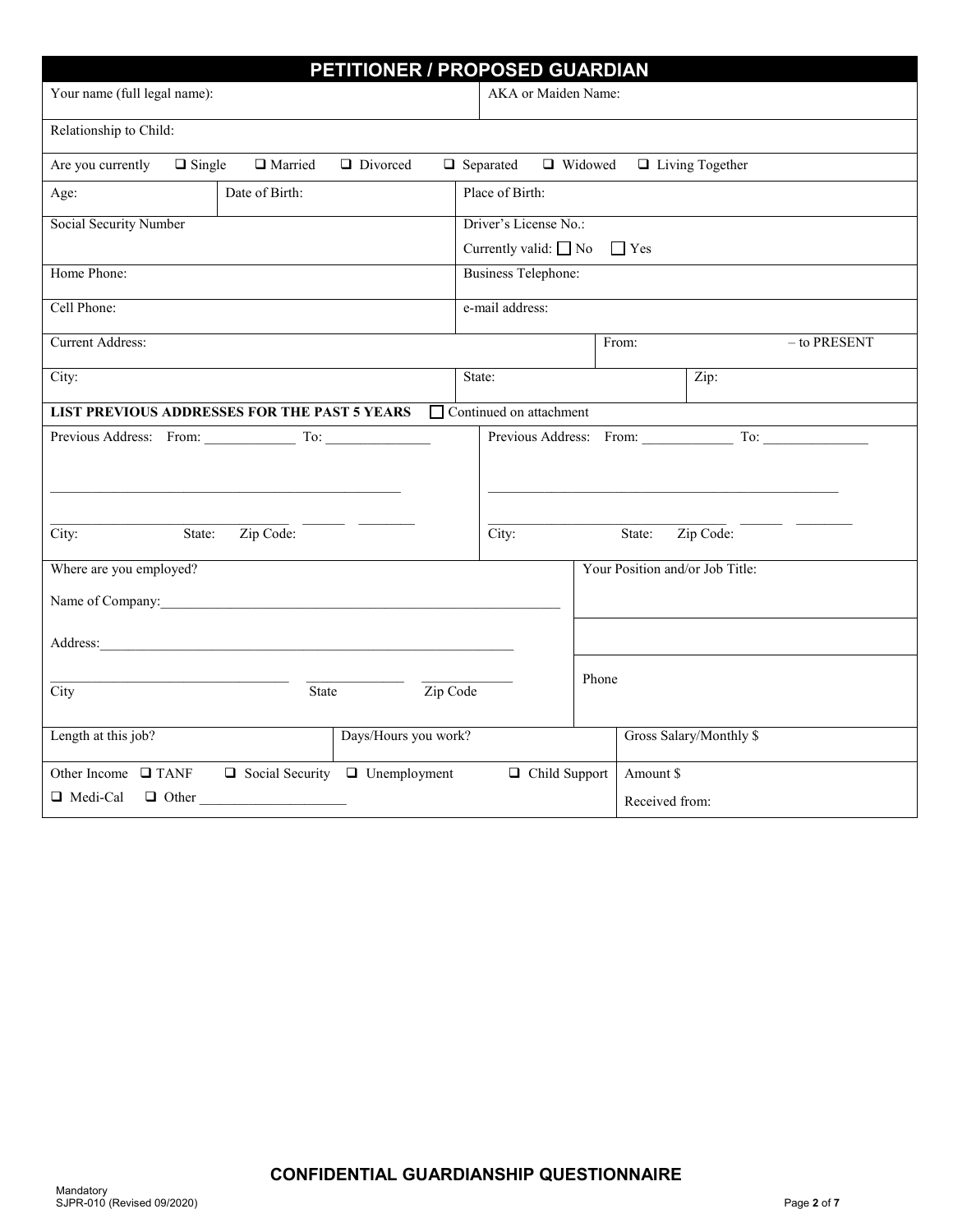| <b>CRIMINAL RECORDS</b>                                                                                                                    |                                                                                                                                    |                                              |                   |           |  |  |
|--------------------------------------------------------------------------------------------------------------------------------------------|------------------------------------------------------------------------------------------------------------------------------------|----------------------------------------------|-------------------|-----------|--|--|
| Have charges ever been filed against you for crimes other than a minor traffic violation? Yes $\Box$<br>$No \t{I}$ If yes, please specify: |                                                                                                                                    |                                              |                   |           |  |  |
|                                                                                                                                            | Charge                                                                                                                             |                                              | City/State        | Date      |  |  |
| 1.                                                                                                                                         |                                                                                                                                    |                                              |                   |           |  |  |
| 2.                                                                                                                                         |                                                                                                                                    |                                              |                   |           |  |  |
| 3.                                                                                                                                         |                                                                                                                                    |                                              |                   |           |  |  |
| Are you on Probation?                                                                                                                      | Yes $\Box$                                                                                                                         | No $\Box$ If yes, provide information below: |                   |           |  |  |
| Probation Officer:                                                                                                                         |                                                                                                                                    |                                              | Phone Number:     |           |  |  |
| Are you on Parole?                                                                                                                         |                                                                                                                                    |                                              |                   |           |  |  |
| Parole Agent:                                                                                                                              |                                                                                                                                    |                                              | Phone Number:     |           |  |  |
|                                                                                                                                            | Do you have any restraining orders or ever been a party to a request for a restraining order?                                      |                                              |                   |           |  |  |
| $Yes \Box No \Box$                                                                                                                         | If Yes, Explain:                                                                                                                   |                                              |                   |           |  |  |
|                                                                                                                                            |                                                                                                                                    |                                              |                   |           |  |  |
| $Yes \Box No \Box$                                                                                                                         | Have you ever had contact with a Child Protective Service Agency?<br>If Yes, Which County?                                         | Give Detail:                                 |                   |           |  |  |
|                                                                                                                                            |                                                                                                                                    |                                              |                   |           |  |  |
|                                                                                                                                            |                                                                                                                                    |                                              |                   |           |  |  |
|                                                                                                                                            |                                                                                                                                    |                                              |                   |           |  |  |
| $Yes \Box No \Box$                                                                                                                         | Have you or anyone living in your home ever been accused of or convicted for child abuse or child molestation?<br>If Yes, Explain: |                                              |                   |           |  |  |
|                                                                                                                                            |                                                                                                                                    |                                              |                   |           |  |  |
|                                                                                                                                            |                                                                                                                                    |                                              |                   |           |  |  |
|                                                                                                                                            |                                                                                                                                    |                                              |                   |           |  |  |
| <b>MEDICAL HISTORY</b>                                                                                                                     |                                                                                                                                    |                                              |                   |           |  |  |
| Your Health is $\Box$ Good<br>$\Box$ Fair<br>$\Box$ Poor                                                                                   |                                                                                                                                    |                                              |                   |           |  |  |
| If fair or poor, please explain:                                                                                                           |                                                                                                                                    |                                              |                   |           |  |  |
| MEDICATIONS - Name, Amount, Reason, How Often Taken:                                                                                       |                                                                                                                                    |                                              |                   |           |  |  |
|                                                                                                                                            |                                                                                                                                    |                                              |                   |           |  |  |
| Have you ever had a substance abuse problem with any of the following:                                                                     |                                                                                                                                    |                                              |                   |           |  |  |
| Alcohol Yes <sup>[1]</sup><br>No<br>Drugs $Yes \Box No \Box$<br>If yes to any of the above, please explain:                                |                                                                                                                                    |                                              |                   |           |  |  |
|                                                                                                                                            |                                                                                                                                    |                                              |                   |           |  |  |
|                                                                                                                                            |                                                                                                                                    |                                              |                   |           |  |  |
| If you have received psychiatric treatment or counseling, please complete the section below                                                |                                                                                                                                    |                                              |                   |           |  |  |
|                                                                                                                                            | Name of Doctor/Hospital                                                                                                            | Address of Doctor/Hospital                   | Date Last Treated | Diagnosis |  |  |
|                                                                                                                                            |                                                                                                                                    |                                              |                   |           |  |  |
|                                                                                                                                            |                                                                                                                                    |                                              |                   |           |  |  |
|                                                                                                                                            |                                                                                                                                    |                                              |                   |           |  |  |
|                                                                                                                                            |                                                                                                                                    |                                              |                   |           |  |  |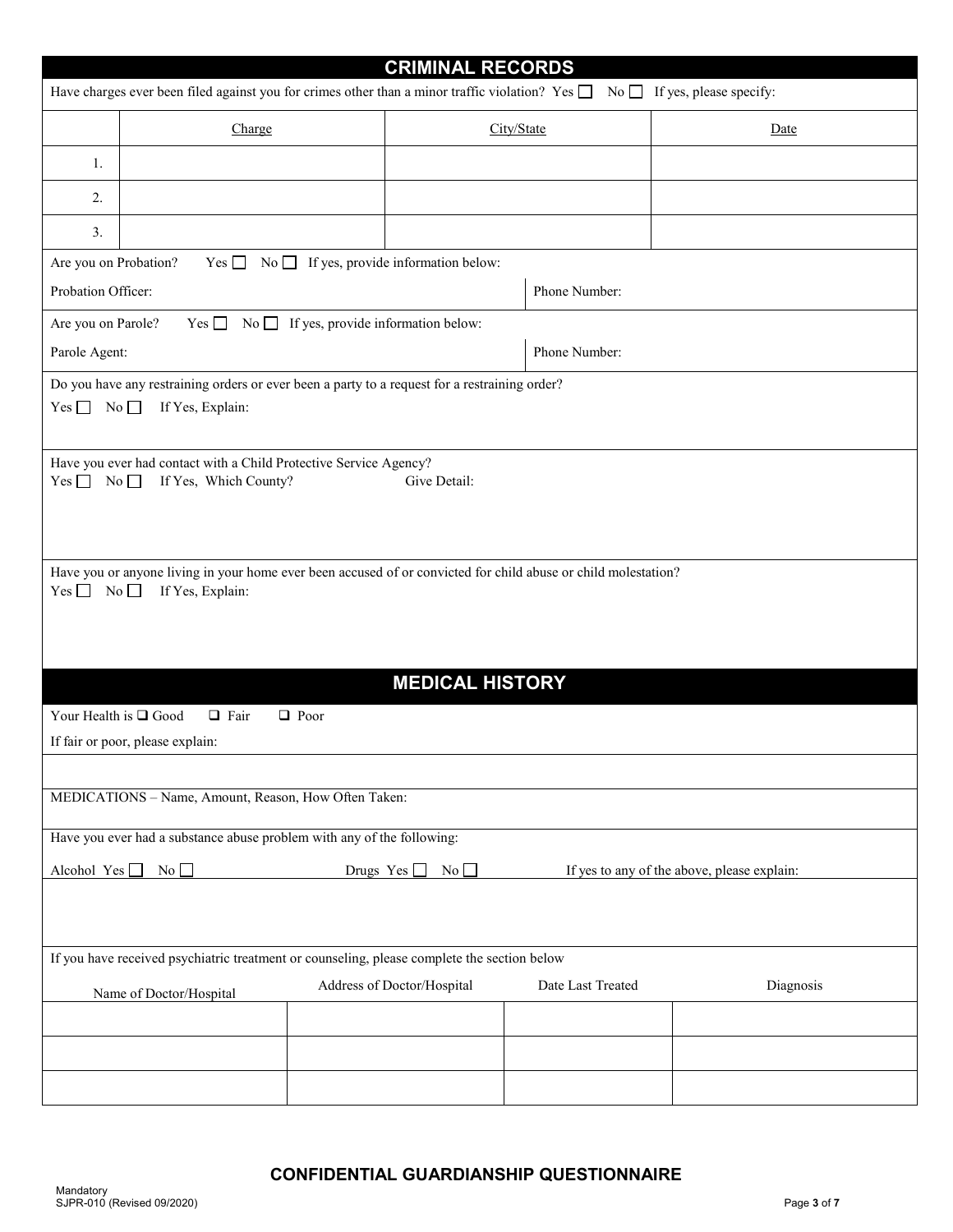|                                                                                                                   |                                                                                                                       | <b>EDUCATION</b>             |                      |                      |  |  |  |
|-------------------------------------------------------------------------------------------------------------------|-----------------------------------------------------------------------------------------------------------------------|------------------------------|----------------------|----------------------|--|--|--|
| Highest Grade Completed:<br>Graduated High School: Yes No                                                         |                                                                                                                       |                              | Year:                |                      |  |  |  |
|                                                                                                                   | License(s) or Credential(s) Received:                                                                                 |                              |                      |                      |  |  |  |
|                                                                                                                   | College Degree(s) Received:                                                                                           |                              |                      |                      |  |  |  |
|                                                                                                                   |                                                                                                                       | <b>FINANCIAL INFORMATION</b> |                      |                      |  |  |  |
|                                                                                                                   | Your Monthly Net Income(s)(All Sources): \$                                                                           |                              | Monthly Expenses: \$ |                      |  |  |  |
|                                                                                                                   | INCOME: Please list source(s) of income and amount(s):                                                                |                              |                      |                      |  |  |  |
|                                                                                                                   | <b>Income Source</b>                                                                                                  |                              | Amount               |                      |  |  |  |
| 1.                                                                                                                |                                                                                                                       |                              |                      |                      |  |  |  |
| 2.                                                                                                                |                                                                                                                       |                              |                      |                      |  |  |  |
| 3.                                                                                                                |                                                                                                                       |                              |                      |                      |  |  |  |
|                                                                                                                   | The home you live in is: $\Box$<br>owned<br>rented<br>Please <b>ATTACH</b> proof of residence, e.g. rental agreement. |                              |                      |                      |  |  |  |
| Monthly Cost: \$<br>Value (if own): \$                                                                            |                                                                                                                       |                              |                      |                      |  |  |  |
| Approximate Size:<br>Sq. ft.                                                                                      |                                                                                                                       | Number of Bedrooms:          |                      | Number of Bathrooms: |  |  |  |
| OTHER ASSETS: Please list other major assets or real property and the value:                                      |                                                                                                                       |                              |                      |                      |  |  |  |
| <b>Asset</b>                                                                                                      |                                                                                                                       |                              | Value                |                      |  |  |  |
| 1.                                                                                                                |                                                                                                                       |                              |                      |                      |  |  |  |
| 2.                                                                                                                |                                                                                                                       |                              |                      |                      |  |  |  |
| 3 <sub>1</sub>                                                                                                    |                                                                                                                       |                              |                      |                      |  |  |  |
| Is medical insurance available to the Minor?<br>$\overline{N_0}$<br>If Yes, give name of Insurer:<br>$Yes$ $\Box$ |                                                                                                                       |                              |                      |                      |  |  |  |
| $Yes \Box$                                                                                                        | Do you receive public assistance?<br>No<br>If Yes, amount: \$                                                         |                              |                      |                      |  |  |  |
| $Yes \Box No \Box$                                                                                                | Do you pay or receive Child Support (for your own children, if any)?<br>If Yes, Paying: \$                            | Receiving: \$                |                      |                      |  |  |  |

#### **PAGES 2-4 OF THE GUARDIANSHIP QUESTIONNAIRE MUST BE COMPLETED BY**  *EACH PETITIONER/PROPOSED GUARDIAN;* **MAKE COPIES OF PAGES 2-4 FOR EACH ADDITIONAL PETITIONER/PROPOSED GUARDIAN AND ATTACH THEM TO THE QUESTIONNAIRE**

□ Continued on attachment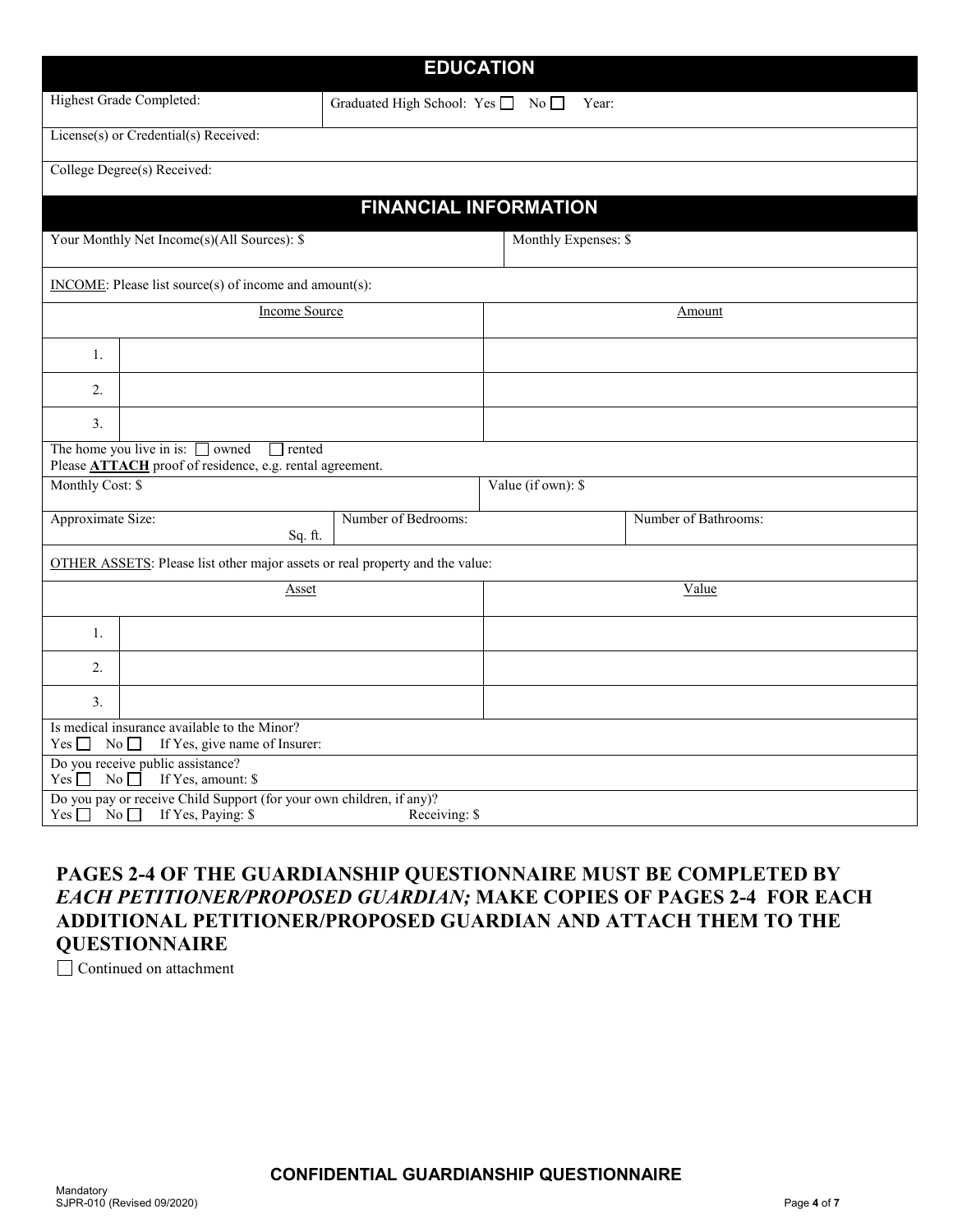#### **HOUSEHOLD COMPOSITION**

| NAMES OF ANY OTHER ADULTS, 18 OR OLDER, LIVING IN THE HOME |      |                |                             |  |
|------------------------------------------------------------|------|----------------|-----------------------------|--|
| 1. Full Legal Name:                                        |      |                | AKA or Maiden Name:         |  |
| Sex:                                                       | Age: | Date of Birth: | Place of Birth:             |  |
| <b>Social Security Number</b>                              |      |                | Driver's License No.:       |  |
| Home Phone:                                                |      |                | <b>Business Telephone:</b>  |  |
| Cell Phone:                                                |      |                | e-mail address:             |  |
| Relationship to Petitioner:                                |      |                | Relationship to Child(ren): |  |
| 2. Full Legal Name:                                        |      |                | AKA or Maiden Name:         |  |
| Sex:                                                       | Age: | Date of Birth: | Place of Birth:             |  |
| Social Security Number                                     |      |                | Driver's License No.:       |  |
| Home Phone:                                                |      |                | <b>Business Telephone:</b>  |  |
| Cell Phone:                                                |      |                | e-mail address:             |  |
| Relationship to Petitioner:                                |      |                | Relationship to Child(ren): |  |
| 3. Full Legal Name:                                        |      |                | AKA or Maiden Name:         |  |
| Sex:                                                       | Age: | Date of Birth: | Place of Birth:             |  |
| Social Security Number                                     |      |                | Driver's License No.:       |  |
| Home Phone:                                                |      |                | <b>Business Telephone:</b>  |  |
| Cell Phone:                                                |      |                | e-mail address:             |  |
| Relationship to Petitioner:                                |      |                | Relationship to Child(ren): |  |
| 4. Full Legal Name:                                        |      |                | AKA or Maiden Name:         |  |
| Sex:                                                       | Age: | Date of Birth: | Place of Birth:             |  |
| Social Security Number                                     |      |                | Driver's License No.:       |  |
| Home Phone:                                                |      |                | <b>Business Telephone:</b>  |  |
| Cell Phone:                                                |      |                | e-mail address:             |  |
| Relationship to Petitioner:                                |      |                | Relationship to Child(ren): |  |

□ Continued on attachment

# **NAMES OF ANY OTHER CHILDREN, UNDER 18, LIVING IN YOUR HOME**

| Name | Relation | <b>DOB</b> | <b>School or Daycare</b> |
|------|----------|------------|--------------------------|
|      |          |            |                          |
|      |          |            |                          |
|      |          |            |                          |
|      |          |            |                          |

Continued on attachment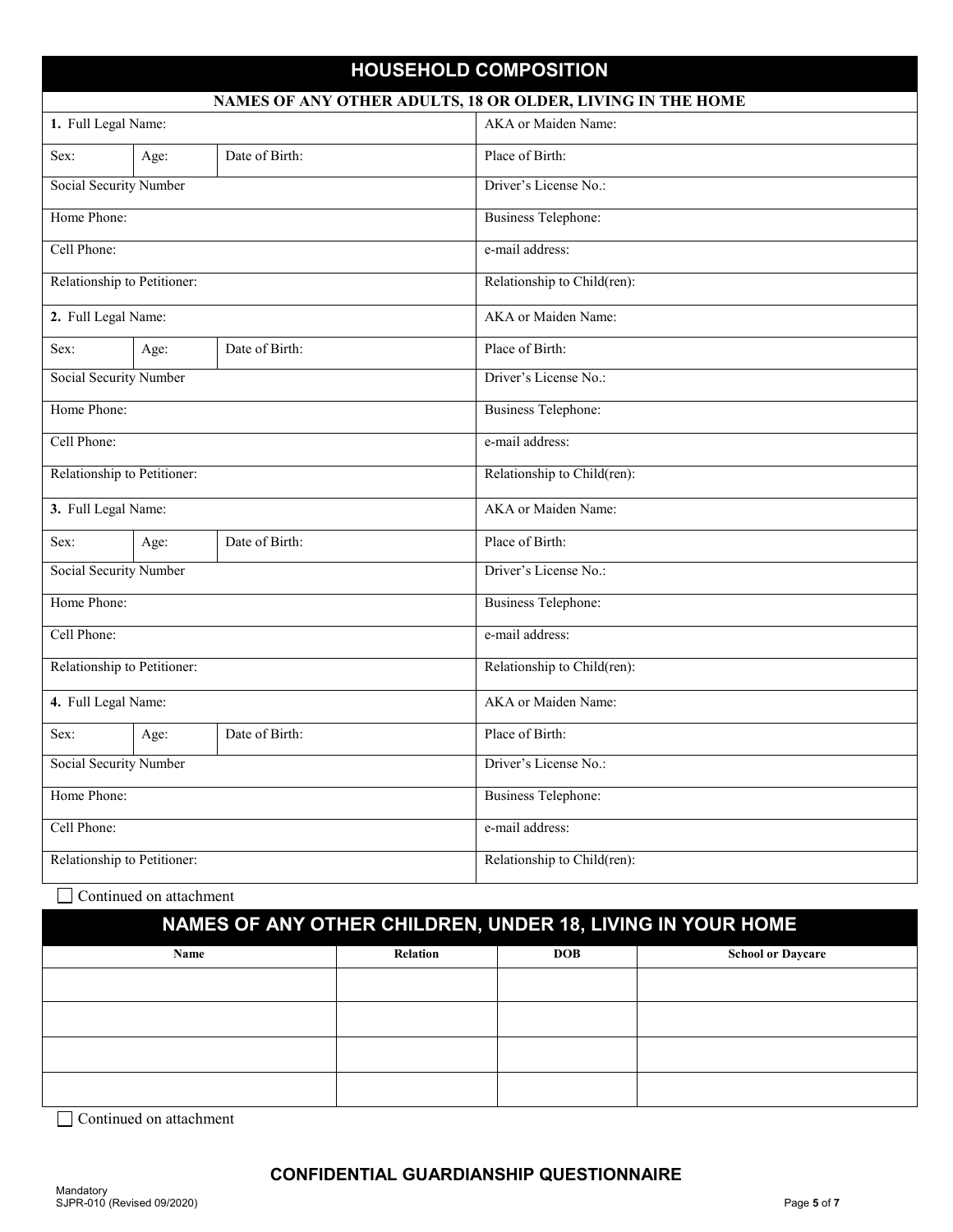| <b>PARENTS OF MINOR(S)</b>                                                                                                                  |                |             |                                          |                     |      |  |
|---------------------------------------------------------------------------------------------------------------------------------------------|----------------|-------------|------------------------------------------|---------------------|------|--|
| If a parent is deceased, please mark "deceased" for that person's address and <b>ATTACH</b> a copy of the death<br>certificate or obituary. |                |             |                                          |                     |      |  |
| 1. Full Legal Name:                                                                                                                         |                |             |                                          | AKA or Maiden Name: |      |  |
| Age:                                                                                                                                        | Date of Birth: |             | Place of Birth:                          |                     |      |  |
| <b>Social Security Number</b>                                                                                                               |                |             | Driver's License No.:                    |                     |      |  |
|                                                                                                                                             |                |             | Currently valid: $\Box$ No<br>$\Box$ Yes |                     |      |  |
| Home Phone:                                                                                                                                 |                |             | <b>Business Telephone:</b>               |                     |      |  |
| Cell Phone:                                                                                                                                 |                |             | e-mail address:                          |                     |      |  |
| <b>Current Address:</b>                                                                                                                     |                |             |                                          |                     |      |  |
| $\overline{C}$ ity:                                                                                                                         |                |             | State:                                   |                     | Zip: |  |
| Relationship to Child(ren) on Petition:                                                                                                     |                |             |                                          |                     |      |  |
| Last Date of Contact With Child(ren):                                                                                                       |                |             |                                          |                     |      |  |
| 2. Full Legal Name:                                                                                                                         |                |             | AKA or Maiden Name:                      |                     |      |  |
| Age:                                                                                                                                        | Date of Birth: |             | Place of Birth:                          |                     |      |  |
| Social Security Number                                                                                                                      |                |             | Driver's License No.:                    |                     |      |  |
|                                                                                                                                             |                |             | Currently valid: $\Box$ No               | $\Box$ Yes          |      |  |
| Home Phone:                                                                                                                                 |                |             | <b>Business Telephone:</b>               |                     |      |  |
| Cell Phone:                                                                                                                                 |                |             | e-mail address:                          |                     |      |  |
| <b>Current Address:</b>                                                                                                                     |                |             |                                          |                     |      |  |
| City:                                                                                                                                       |                |             | State:                                   |                     | Zip: |  |
|                                                                                                                                             |                |             | OTHER CHILDREN OF PARENTS                |                     |      |  |
| Name:<br>Age:                                                                                                                               |                | Birth date: |                                          | Parents Names       |      |  |
|                                                                                                                                             |                |             |                                          |                     |      |  |
|                                                                                                                                             |                |             |                                          |                     |      |  |
|                                                                                                                                             |                |             |                                          |                     |      |  |
|                                                                                                                                             |                |             |                                          |                     |      |  |
|                                                                                                                                             |                |             |                                          |                     |      |  |
|                                                                                                                                             |                |             |                                          |                     |      |  |

### **IF THERE ARE ADDITIONAL PARENTS OF THE CHILD(REN) LISTED IN THE PETITION FOR GUARDIANSHIP MAKE COPIES OF PAGE 6 OF THE GUARDIANSHIP QUESTIONNAIRE AND ATTACH THE ADDITIONAL PAGES TO THE QUESTIONNAIRE**

Continued on attachment